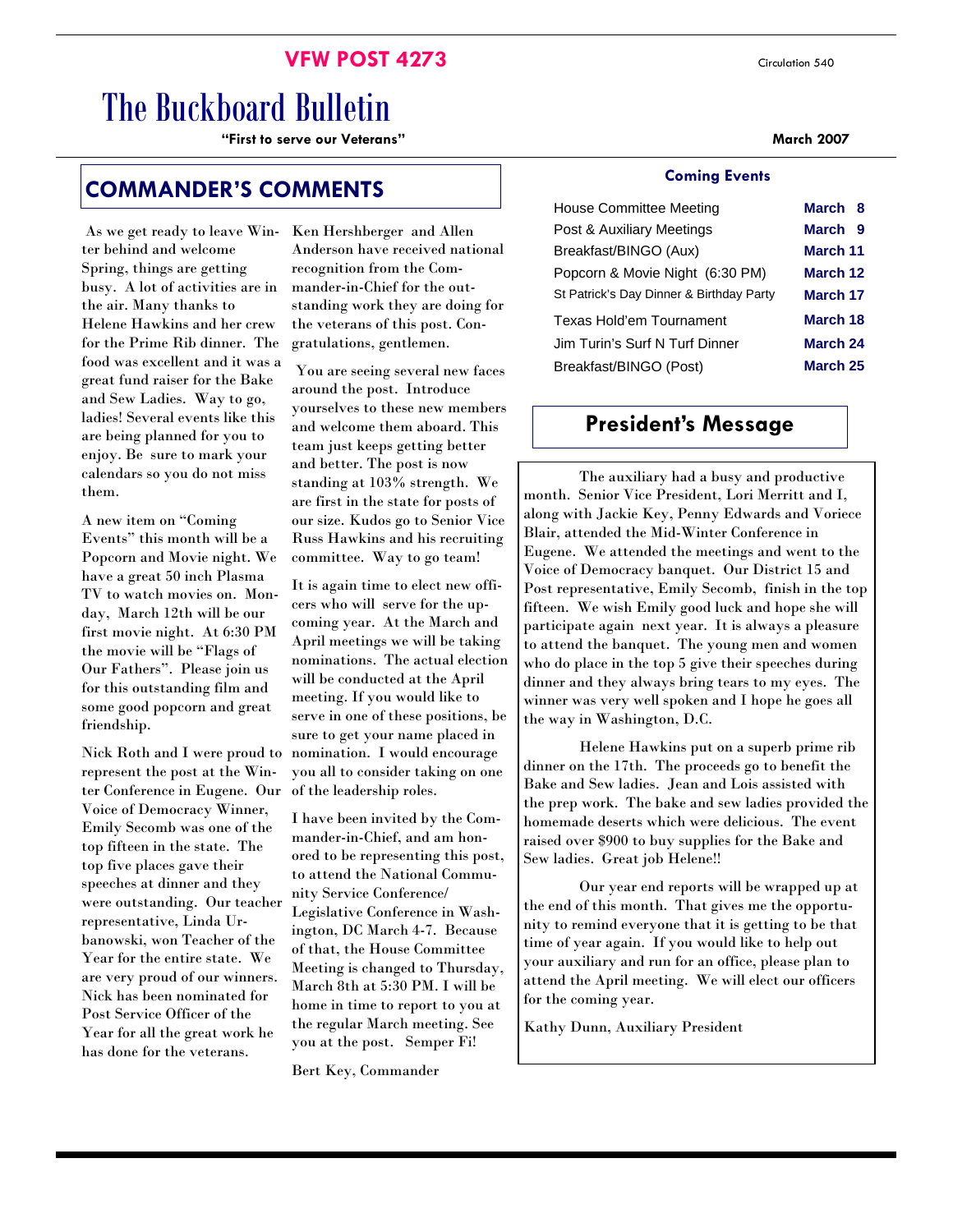### **Page 2 The Buckboard Bulletin From Your Editor**

Jackie Key

All committee reports are due to me by **March 20th** for the April newsletter. We want to let everyone know what we are doing for our Post & Auxiliary. Contact your editor at:

**cavalry1@teleport.com** 

A THANK YOU From Dee Steffl

I would like to thank Jean Bettencourt for all the wonderful material she gave to us quilters. It is really appreciated and needed.

I want to give my two partners, Ruby Watts and Jewell Lamb, a great big "thanks" for all their hard work, generosity and good nature for keeping us going.

The sewing ladies average twelve quilts a month, which mainly go to Roseburg and White City facilities. A few go to the Portland Veterans Administration's bereavement program.

Not bad, huh?

GOOD WORK, Ladies!

#### **County Veterans Service Officer :**

**SAMARA** 

A representative from the County's Veteran Service Office will be available in Sandy at the VFW Hall, from 10 AM to Noon, the third Thursday of every month, continuing on March 15th. The county offers a free service to assist veterans and their eligible dependents in filing for, advocating for, and obtaining federal VA entitlements and other pertinent ancillary benefits. If you have questions about your entitlement to VA benefits, including using the VA for health care needs, or you need help with filing a claim or an existing claim, please stop by the VFW Hall during one of their visits. Please also feel free to come by to get acquainted or to ask questions about VA benefits. If you are unable to come in during their visit to Sandy, please contact the County Veteran Service Office at 503- 650-5631 for assistance. Bert

Applications for a Men's Auxiliary are being taken. The requirements to join are similar to the women for the Women's Auxiliary. If you know of any man who might be interested in joining, please contact Bob Dunn or Larry Merritt.

| weeks, four of them since our fast meeting. |
|---------------------------------------------|
| Our Honor Guard attended four of the fu-    |
| nerals and felt privileged to honor them.   |
| Cards of condolences were sent to the fami- |
| lies of Tom Besant, Louis Radford, Bud      |
| Bess, Bill Youngberg, Vern Simshaw, and     |

Comrades, this is one of those months we hope do not come along very often—the loss of six of our comrades within a period of six weeks, four of them since our last meeting.

Bess, Bill Youngberg, Vern Simshaw, and Murlin Gregg. Our deepest sympathies and prayers go out to them. Our Charter was draped in their honor and remembrances.

Serious ailments have put Rod Peterson, Denny Bridges, Gary Brandon and Moon Mullins in jeopardy. Again, our best wishes and prayers go out to them and their families. We wish them all a healthy future, with God's help.

# **The Post Chaplain** Nick Roth **Nick Roth**

Let us keep an optimistic outlook on all God has provided for us. God keep and protect us, and bring us all eventually to our promised rewards. Bless the Veterans of Foreign Wars and the United States of America.

# The Auxiliary Chaplain Bonnie Hershberger

Margarete Inman is on the mend. Joanne Ledoux is out of the hospital and recuperating after a bout with pneumonia. Judy Gascon has not been feeling well and we hope she is improving.

Congratulations to Joy and Adam Helfritch on the birth of daughter Piper Avery February 7th. She weighed 8 lbs.

|                                                                                       | Post Officers                                                                  | 2006-2007                                                                      | <b>Auxiliary Officers</b>                                                        |                                                                       |
|---------------------------------------------------------------------------------------|--------------------------------------------------------------------------------|--------------------------------------------------------------------------------|----------------------------------------------------------------------------------|-----------------------------------------------------------------------|
| <b>Support your Post</b><br>and Auxiliary.<br>Join us for Breakfast &<br><b>BINGO</b> | Commander<br><b>Senior Vice Commander</b><br>Junior Vice Commander<br>Chaplain | Bert Key<br><b>Russ Hawkins</b><br><b>Todd Kruckenberg</b><br><b>Nick Roth</b> | President<br><b>Sr. Vice President</b><br>Jr. Vice President<br><b>Treasurer</b> | <b>Kathy Dunn</b><br>Lori Merritt<br>Janet Misner<br>Jean Bettencourt |
|                                                                                       | Quartermaster<br>Adjutant                                                      | Ken Hershberger<br>Allen Anderson                                              | Chaplain<br>Secretary<br>Editor                                                  | <b>Bonnie Hershberger</b><br>Dora Fitzpatrick<br>Jackie Key           |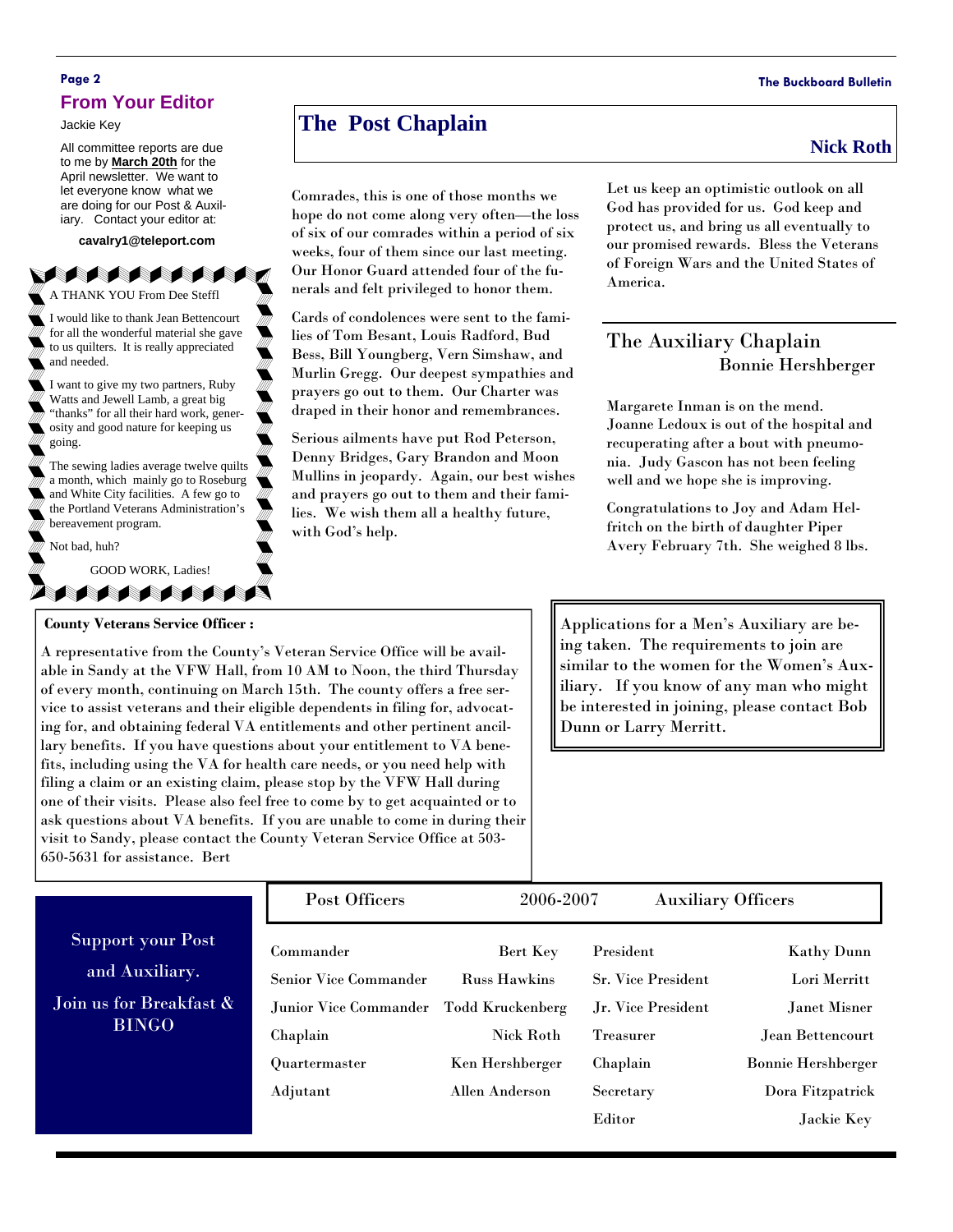### **Honorable Service Medal**

**Calling all honorably discharged veterans! You are eligible for the Veterans of Oregon Honorable Service Medal. It is a beautiful medal that is free of charge to you and honors your service and sacrifice in the defense of America. An awards ceremony will be held at the post on Saturday, 14 April at 2:00 PM. To get your medal you must be in attendance at the ceremony and you will need to drop off a copy of your DD 214 at the post by 1 April. This medal is for all honorably discharged veterans, not just VFW members, so help get the word out. Questions? Call 503 668-8418. Bert** 



Junior Vice Commander Todd Krukenburg is putting together his team for the Buddy Poppy Drive this year. There is a sign up sheet at the post for anyone who would be willing to serve in this very important effort. We need volunteers from both the post and auxiliary. Please help.

# **CANTEEN CORNER Lori Merritt**

I would like to thank everyone for your support with the Bar Manager job. I really appreciate all the kind words of encouragement I have received.

#### **This month many thanks to:**

**\* Bob Dunn, Clyde Wentworth, Gary Lightcap, Ken Hershberger,** and **Tim Wilson** for the great Sunday Breakfast and BINGO.

**\* Kathy Dunn** for all the hard work in organizing the third-Texas Hold'em Tournament. It was a great success.

\***Brenda Truesdale** for helping make the Super Bowl Party such a success.

\***Helene Hawkins** and **Jean Bettencourt** for the great Prime Rib Dinner, and all of you who helped make this a success.

\*All you new people coming into the post and you older members welcoming them aboard. It has been wonderful to see so many new faces. We welcome all of you.

\***Al Foust, Al Lindholm, Chuck Lutz, Nick Roth** and **Tim Wilson,** for serving on the funeral details. You look sharp and very professional.

will be serving Pizza for \$1.00 per slice. We are taking sug-\*We are going to try a **movie night**. Initially, it will be Monday Night at 6:30 PM. The first night will be March 12th. The movie will be Clint Eastwood's **"Flags of Our Fathers**". We gestions for future movie choices. Stop by the cantina and drop off your suggestions.

\***Dealer's Choice Poker** every Wednesday night at the post.

\*We are asking all you veterans to bring in photos of you when you were in uniform. We are proud of your service and want to display them on the wall of honor.